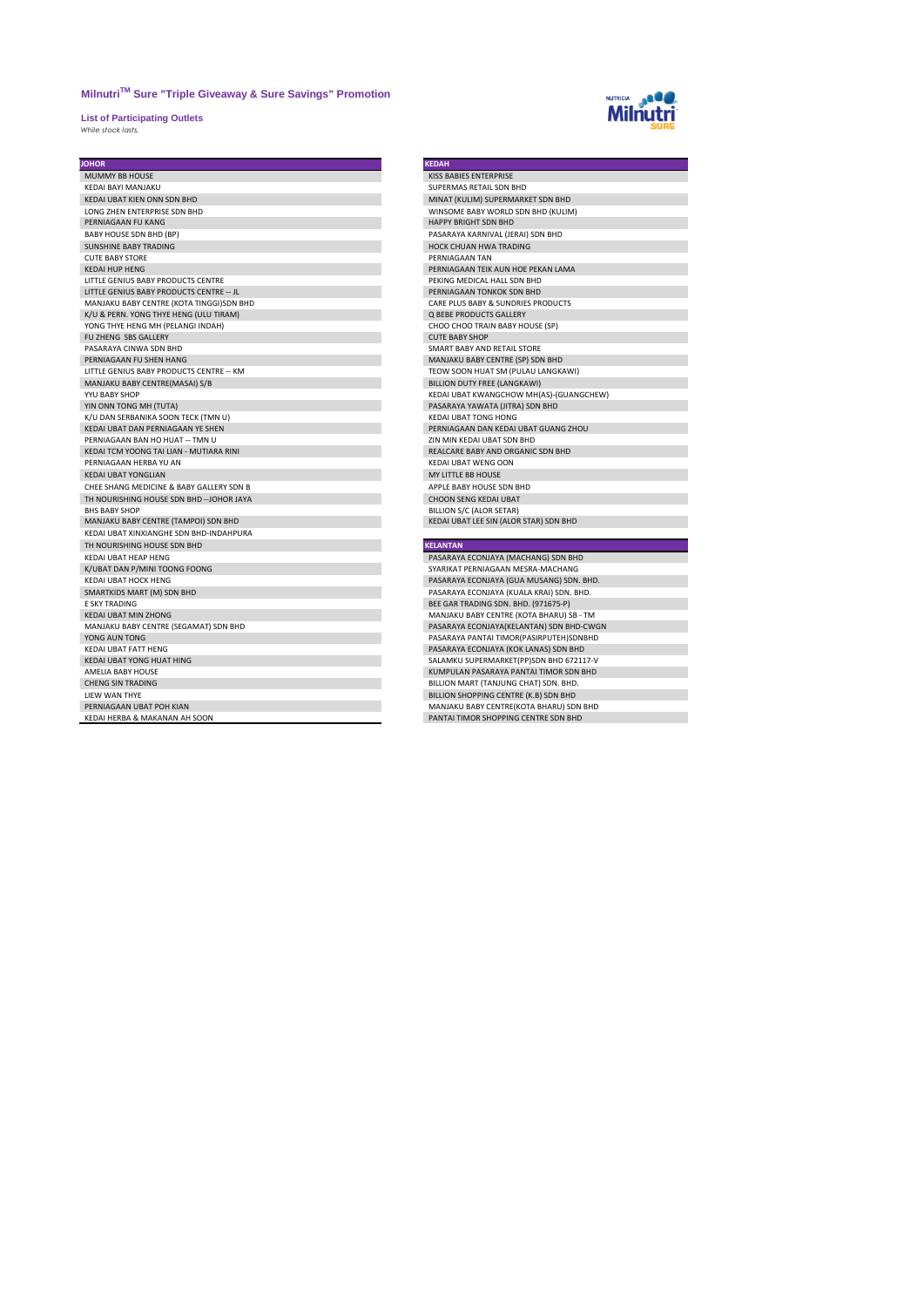**List of Participating Outlets** *While stock lasts.* 



| <b>KUALA LUMPUR</b>                       | <b>NEGERI SEMBILAN</b>                   |
|-------------------------------------------|------------------------------------------|
| VILLAGE GROCER@KL GATEWAY                 | KEDAI UBAT WAN SHUN                      |
| VILLAGE GROCER@BANGSAR                    | KEDAI UBAT XIN HONG                      |
| VILLAGE GROCER@BSC (NO 285)               | MANJAKU BABY CENTRE (SENAWANG)SDN BHD    |
| <b>FAH LIAN</b>                           | KEDAI UBAT SHEN FONG                     |
| <b>FOOK AN MEDICAL HALL</b>               |                                          |
| PASARAYA TY SDN BHD-T58010                | <b>PAHANG</b>                            |
| <b>CM</b>                                 | LIAN THYE SHOPPING CENTRE (BENTONG)      |
| SONG FOOK (TMN MUDA)                      | <b>KEDAI UBAT CHOOK ONN (BENTONG)</b>    |
| <b>CS BROTHERS (CHERAS)</b>               | KEDAI UBAT CHOOK ONN KARAK               |
| VILLAGE GROCER@EKO CHERAS                 | <b>BAN ON TONG</b>                       |
| KIM LOY (CHERAS)                          | KEDAI UBAT POH LIM                       |
| WANSANG (CHERAS)                          | <b>CHOP PENG SIN</b>                     |
| <b>BAN SOON HENG</b>                      | KS-WALK IN MART SDN, BHD.                |
| VILLAGE GROCER@MY TOWN                    | TUNAS MANJA SUPERMARKET (TEMERLOH) SDN B |
| TUCK CHEONG LOONG(PANDAN INDAH)           | PERNIAGAAN TOKO JAYA                     |
| <b>B &amp; O MH (PUSAT BANDAR RAMPAI)</b> | PASAR MINI RIA S/B (KUALA LIPIS)         |
| HOR CHENG CHANG-H53014                    | TUNAS MANJA SUPERMARKET(JERANTUT)S/B (JB |
| MANJAKU (WANGSA MAJU)                     | TUNAS MANJA SUPERMARKET (RAUB) SDN BHD   |
| MANJAKU BABY CENTRE (DW)-M53046           | TUNAS MANJA SUPERMARKET (MUADZAM SHAH)MZ |
| VILLAGE GROCER@MELAWATI MALL              | Pantai Selamat (Muadzam Shah) Sdn Bhd    |
| MANJAKU B/C (JLN GOMBAK)                  | TUNAS MANJA SUPERMARKET SDN.BHD.(PEKAN)  |
| <b>BFRIAYA</b>                            | PANTAI SELAMAT SM (PERAMU)               |
| VILLAGE GROCER@DESA PARK ARKADIA          | TUNAS MANJA SUPERMARKET (MARAN) SDN BHD  |
| YOON JIAN                                 | TMG MART (GAMBANG) SDN BHD (GA)          |
| <b>FOOK SUN (KEPONG)</b>                  | TMG EXPRESS 3000 SDN BHD (CAW CHENDOR)EU |
| HONG NING (KEPONG BARU)                   | TUNAS MANJA SUPERMARKET (TG.LUMPUR)SB LT |
| HONG NING (DESA AMAN)                     | TUNAS MANJA SDN BHD (CAW ANDORRA PEAK)AN |
| <b>JIN CHEONG</b>                         | TUNAS MANJA SDN. BHD. (TRANSIT POINT)    |
| <b>TAI PIFH</b>                           | TUNAS MANJA SUPERMARKET(BESERAH)SDN BHD  |
| VILLAGE GROCER@BIG BATAI                  | TUNAS MANJA SUPERMARKET(INDERA MAHKOTA)  |
| VILLAGE GROCER@MONT KIARA                 | TMG MART SDN BHD (ME)                    |
| BENS@SOLARIS                              | PANTAI SELAMAT (IM) SDN BHD              |
| VILLAGE GROCER@M CITY                     | TUNAS MANJA SUPERMARKET-IM S/B (MI)      |
| <b>BENS@JLN TUN RAZAK</b>                 | MANJAKU BABY CENTRE (KUANTAN) SDN BHD    |
|                                           | TUNAS MANJA SUPERMARKET (TAMAN TAS)      |
| <b>MELAKA</b>                             | TUNAS MANJA SUPERMARKET (SUNGAI ISAP)    |

### MANJAKU BABY CENTRE (MELAKA) SDN BHD TUNAS MART SDN. BHD (BA)

HER KEDAI UBAT XIN XIANG YI TMG EXPRESS 300 SDN BHD (WONG AH JANG) SIN XIN TRADING SIN XIN TRADING PANTAI SELAMAT SDN BHD<br>PERNIAGAAN YONG KANG<br>ZONGHUA CHINESE MEDICINE CENTRE SDN BHD

ZONGHUA CMC (MALIM JAYA) KEDAI UBAT DAN BRG RUNCIT HOCK HENG TONG PERNIAGAAN YF YONG FONG

| . . |  |  |
|-----|--|--|

| LIAN THYE SHOPPING CENTRE (BENTONG)      |
|------------------------------------------|
| KEDAI UBAT CHOOK ONN (BENTONG)           |
| KEDAI UBAT CHOOK ONN KARAK               |
| <b>BAN ON TONG</b>                       |
| KEDAI UBAT POH LIM                       |
| <b>CHOP PENG SIN</b>                     |
| <b>KS-WALK IN MART SDN. BHD.</b>         |
| TUNAS MANJA SUPERMARKET (TEMERLOH) SDN B |
| PERNIAGAAN TOKO JAYA                     |
| PASAR MINI RIA S/B (KUALA LIPIS)         |
| TUNAS MANJA SUPERMARKET(JERANTUT)S/B (JB |
| TUNAS MANJA SUPERMARKET (RAUB) SDN BHD   |
| TUNAS MANJA SUPERMARKET (MUADZAM SHAH)MZ |
| Pantai Selamat (Muadzam Shah) Sdn Bhd    |
| TUNAS MANJA SUPERMARKET SDN.BHD.(PEKAN)  |
| PANTAI SELAMAT SM (PERAMU)               |
| TUNAS MANJA SUPERMARKET (MARAN) SDN BHD  |
| TMG MART (GAMBANG) SDN BHD (GA)          |
| TMG EXPRESS 3000 SDN BHD (CAW CHENDOR)EU |
| TUNAS MANJA SUPERMARKET (TG.LUMPUR)SB LT |
| TUNAS MANJA SDN BHD (CAW ANDORRA PEAK)AN |
| TUNAS MANJA SDN. BHD. (TRANSIT POINT)    |
| TUNAS MANJA SUPERMARKET(BESERAH)SDN BHD  |
| TUNAS MANJA SUPERMARKET(INDERA MAHKOTA)  |
| TMG MART SDN BHD (ME)                    |
| PANTAI SELAMAT (IM) SDN BHD              |
| TUNAS MANJA SUPERMARKET-IM S/B (MI)      |
| MANJAKU BABY CENTRE (KUANTAN) SDN BHD    |
| TUNAS MANJA SUPERMARKET (TAMAN TAS)      |
| TUNAS MANJA SUPERMARKET (SUNGAI ISAP)    |
| TUNAS MART SDN, BHD (BA)                 |
| TMG EXPRESS 3000 SDN BHD (WONG AH JANG)  |
| PANTAL SELAMAT SDN BHD                   |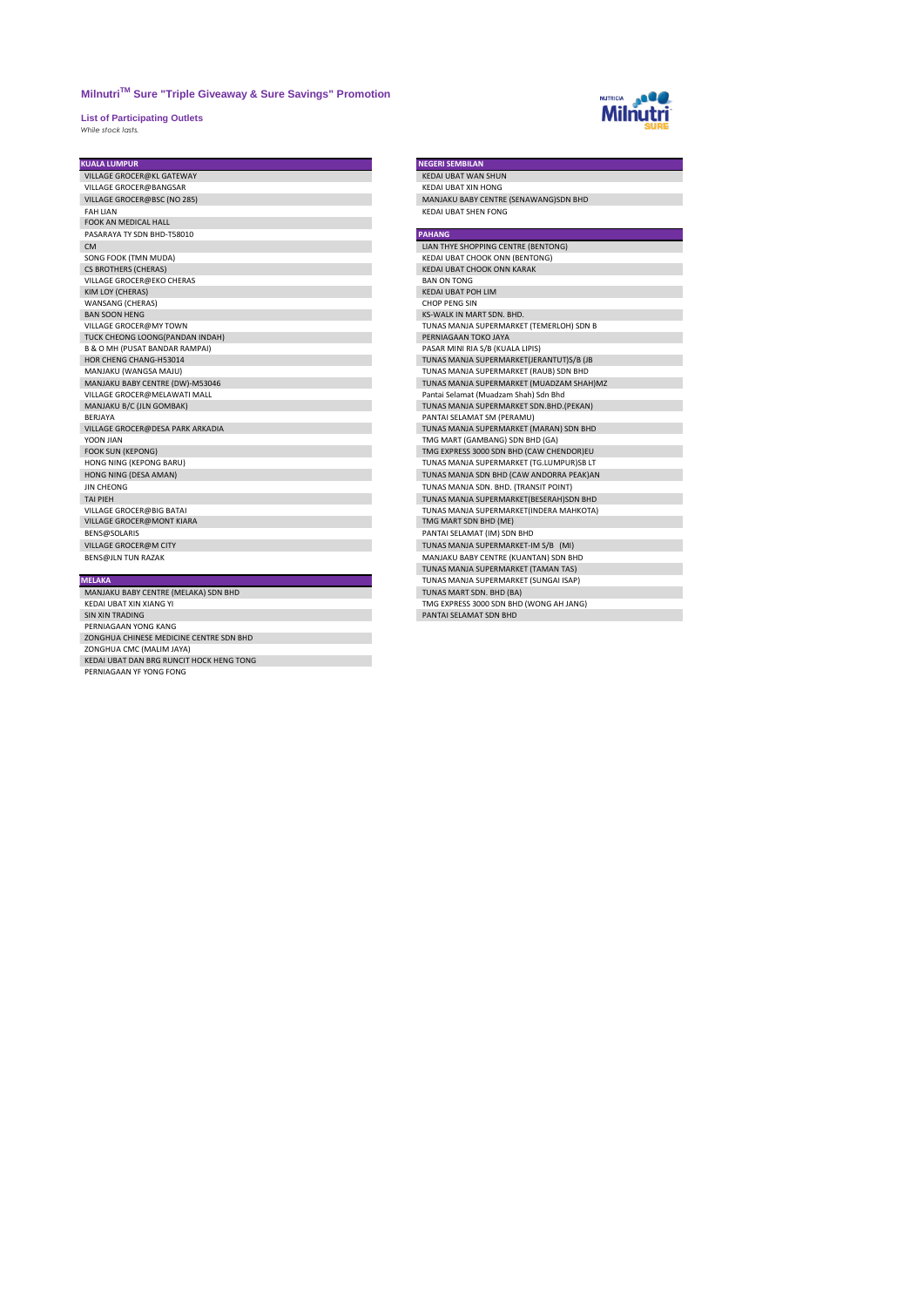**List of Participating Outlets** *While stock lasts.* 



# **PENANG<br>YAWATA SMKT (N.TEBAL)**

| <b>KFDAI BAN HOF</b>                     |                                    |
|------------------------------------------|------------------------------------|
| WINSOME BABY WORLD SDN BHD (SG BAKAP)    | <b>PUTRAJAYA</b>                   |
| SIANG PHARMACY SDN BHD                   | MANJAKU (PUTRAJAYA)                |
| ONE TWO SOM BABY CENTRE (TASEK)          |                                    |
| KISS BABY WONDERLAND                     | <b>SABAH</b>                       |
| BABY JOY BABY N CHILDREN STORE (BRANCH)  | SERVAY HM (LAHAD DATU)             |
| BABY JOY BABY N CHILDREN STORE           | SERVAY HM (TWU)                    |
| BILLION S/C (KOTA PERMAI)                | BATARAS HYPFRMARKFT - TAWAU        |
| HOCK LEE (BM)                            | SERVAY JAYA (SUNGAI TAJONG)        |
| CUTE BABY ENTERPRISE (SG RAMBAI)         | GENTINGMAS MALL SDN. BHD. (Mile 7) |
| CHOO CHOO TRAIN BABY HOUSE (BKT MINYAK)  | TKS HYPERSAVE SDN BHD              |
| WINSOME BABY WORLD (BT) SDN BHD          | BATARAS SUPERSTORE-SANDAKAN        |
| CHOO CHOO TRAIN BANDAR PERDA BABY CENTRE | SERVAY HM (BENONI)                 |
| CUTE BABY ENTERPRISE (KAW.INDUSTRI ALMA) | <b>SERVAY HM (PAPAR)</b>           |
| BILLION S/C (SEBERANG JAYA)              | CKS SM (DONGONGON)                 |
| JMS SUPERMART SDN BHD (PERMATANG PAUH)   | <b>BATARAS HYPERMARKET - ITCC</b>  |
| WINSOME BABY WORLD (RAJA UDA)            | DUC SERVAY HM (PENAMPANG)          |
| ONE TWO SOM BABY CENTRE                  | SERVAY JAYA SM (KENINGAU)          |
| CUTE BABY ENTERPRISE (K.B)               | BATARAS SDN BHD - KENINGAU         |
| Q Q BABY CENTRE                          | SERVAY HM (INANAM)                 |
| BILLION S/C (B'WORTH)                    | DUC SERVAY HM (LIKAS)              |
| 98 CONVENIENT SHOP SDN BHD (SG ARA)      | BATARAS HYPFRMARKFT- PUTATAN       |
| SUNSHINE SQUARE (BAYAN BARU)             | SUNNY SM (TG.ARU KK)               |
| SUNSHINE JELUTONG                        | DUC SERVAY HM (PUTATAN)            |
| SUNSHINE FARLIM SHOPPING MALL            | SERVAY PREMIER SDN BHD             |
| <b>JOO HING MINI MARKET</b>              |                                    |
| SIN LAM BEE MINI MARKET                  | <b>SARAWAK</b>                     |
| 98 CONVENIENT SHOPS S/B (JLN TRENGGANU)  | EVERRISE DEPT S/B-PLZ MERDEKA      |
| GAMA SUPERMARKET DEPARTMENTAL STORE S/B  | LBG SOON SENG SDN BHD              |

| <b>FLIVAN</b>                        | LVLIVVIIV DATU INAIT TIVADIIVU J/ D      |
|--------------------------------------|------------------------------------------|
| PERNIAGAAN DAN KEDAI UBAT WIN HONG   | <b>EMART (SARAWAK) SDN BHD</b>           |
| YIN ONN (TELUK INTAN) SDN BHD        | BOULEVARD HYPERMARKET & DEPT STORE S/B   |
| SIU CHUN TONG TRADING                | NG SIAN HAP TRADING SDN BHD              |
| U & ME BABY LAND                     | SERVAY HYPERMARKET (SABAH) S/B           |
| PERNIAGAAN SIN ING ANG               | NEW WORLD MART (MIRI) SDN BHD            |
| YONG KIANG MEDICAL ENTERPRISE        | WSL XIANG XIANG SUPERMART SDN BHD        |
| BILLION SHOPPING CENTRE (PB) SDN BHD | EMART (RIAM) SDN BHD                     |
| MANJAKU BABY CENTRE SDN BHD (P.B)    | EVERWIN SUPERMARKET SDN BHD (TUNKU)      |
| SIN YONG SEN ENTERPRISE SDN BHD      | EVERWIN SUPERMARKET SDN BHD (KROKOP)     |
| MANJAKU BABY CENTRE SDN BHD (TPG)    | EVERWIN SUPERMARKET SDN BHD (SENADIN)    |
| <b>WELLSON HERBS &amp; STORE</b>     | NAM LEONG DEPARTMENT STORE(MIRI) SDN BHD |
| KEDALING ANG TONG                    | EVERWIN SUPERMARKET SDN BHD (PUJUT)      |
| PERNIAGAAN ING ANG - SITIAWAN        | <b>FARLEY MINI MARKET</b>                |
| MANJAKU BABY CENTRE SDN BHD (S'WAN)  | SING KWONG SMKT (BTU) S/B                |
| BB MASTER BABY PRODUCTS TRADING      | MDS MART SDN BHD -MJ                     |
| PERNIAGAAN CHEONG KONG BERCHAM       | SING KWONG SUPERMARKET (MEDAN RAYA) S/B  |
| <b>WAIKOM ENTERPRISE</b>             | NEW WORLD MART (KD)SDN BHD               |
| KINTA WELL TRADING                   | SING KWONG SMKT (PASAR) S/B              |
| POH FOONG BB HOUSE                   | EVERWIN FASHION HOUSE (BINTULU) SDN BHD  |
| YIN ONN (IPOH) SDN BHD               | BOULEVARD HYPERMARKET (BINTULU) SDN BHD  |
| MANUALU UADV MAALL (CUIDIM)          | EADLEV / CIDILI COM DUD                  |

# P<mark>ERLIS</mark><br>KEDAI UBAT DAN FARMASI YIT MIN SDN BHD

| <b>&gt;АВАН</b>                    |
|------------------------------------|
| SERVAY HM (LAHAD DATU)             |
| SERVAY HM (TWU)                    |
| BATARAS HYPFRMARKFT - TAWAU        |
| SERVAY JAYA (SUNGAI TAJONG)        |
| GENTINGMAS MALL SDN. BHD. (Mile 7) |
| TKS HYPERSAVE SDN RHD              |
| BATARAS SUPERSTORE-SANDAKAN        |
| SERVAY HM (BENONI)                 |
| SERVAY HM (PAPAR)                  |
| CKS SM (DONGONGON)                 |
| BATARAS HYPFRMARKFT - ITCC         |
| DUC SERVAY HM (PENAMPANG)          |
| SERVAY JAYA SM (KENINGAU)          |
| BATARAS SDN BHD - KENINGAU         |
| SERVAY HM (INANAM)                 |
| DUC SERVAY HM (LIKAS)              |
| BATARAS HYPFRMARKFT- PUTATAN       |
| SUNNY SM (TG.ARU KK)               |
| DUC SERVAY HM (PUTATAN)            |
| SERVAY PREMIER SDN BHD             |
|                                    |
| <b>SARAWAK</b>                     |
| EVERRISE DEPT S/B-PLZ MERDEKA      |
|                                    |

# EVERMISE DEPARTMENTAL STORE AND THE PLACE HYPERMARKET SDN BHD **EVERWIN BATU NIAH TRADING S/B** EMART (SARAWAK) SDN BHD SERVAY HYPERMARKET (SABAH) S/B<br>NEW WORLD MART (MIRI) SDN BHD NEW WORLD MART (MIRI) SDN BHD KANI LEONG DEFANTMENT STONG(MINI) SUPERMARKET<br>EVERWIN SUPERMARKET SDN BHD (PUJUT)<br>FARLEY MINI MARKET FARLEY MINI MARKET SING KWONG SMKT (PASAR) S/B<br>EVERWIN FASHION HOUSE (BINT MAND BOULEVARD HYPERIMARKE<br>FARLEY ( SIBU ) SDN BHD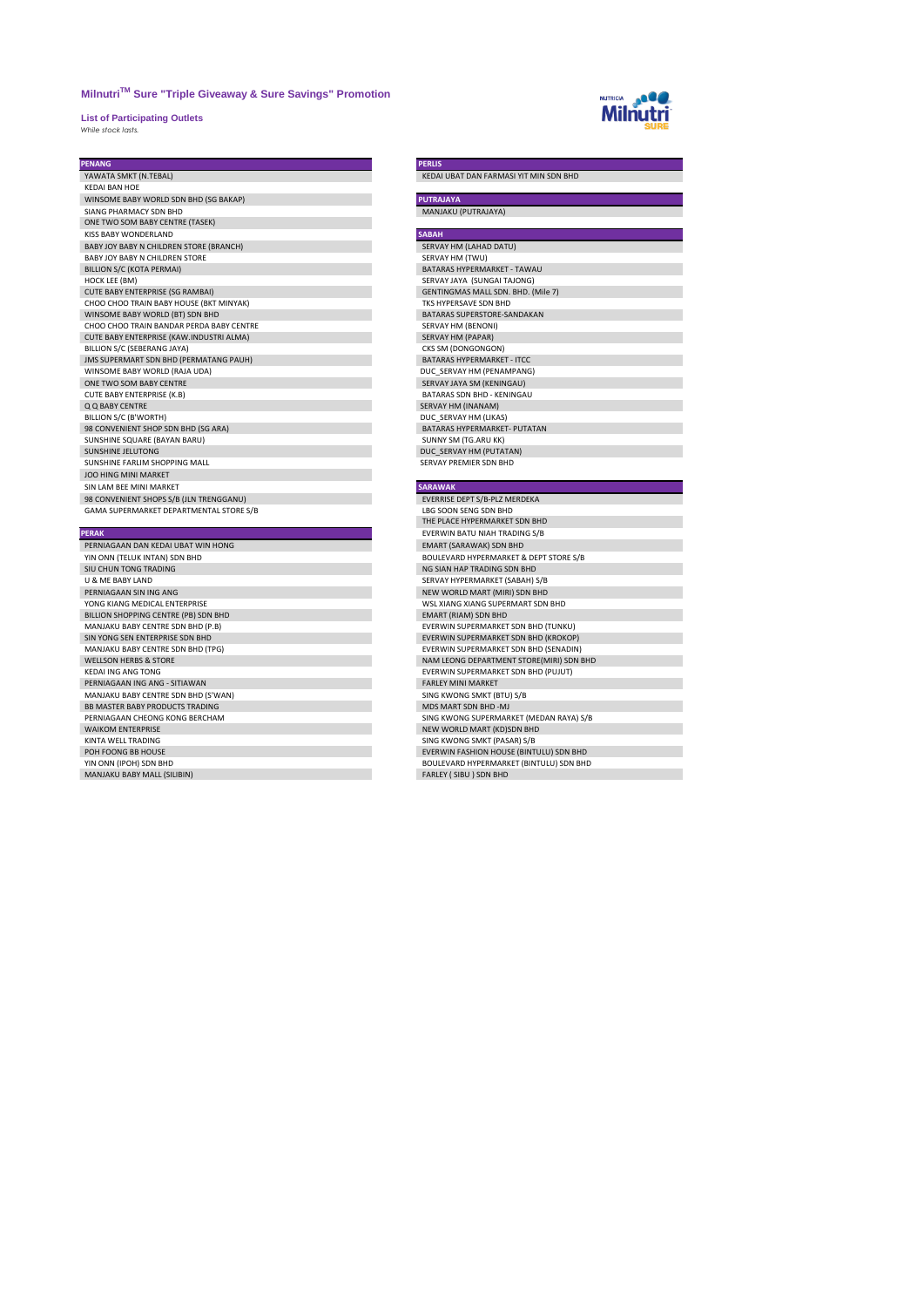**List of Participating Outlets** *While stock lasts.* 



| <b>SARAWAK</b>                           | <b>SELANGOR</b>                        |
|------------------------------------------|----------------------------------------|
| SING KWONG SM (SKS MART)                 | TMG MART (SRI GOMBAK) SDN BHD          |
| DAESCO SDN BHD                           | <b>BAN ON TONG (SELAYANG)</b>          |
| <b>EVERWIN (SG MERAH)</b>                | <b>HON MENG</b>                        |
| EVERWIN SMKT DEPARTMENT STORE SDN BHD    | MANJAKU (SRI GOMBAK)                   |
| <b>FVERWIN FCO MART SDN. BHD.</b>        | <b>MENG FATT</b>                       |
| BISONTE SDN, BHD.                        | MING FEI                               |
| EVERWIN SMKT DEPT STORE SDN BHD (SANYAN) | MANJAKU (AMPANG)                       |
| EVERWIN HYPERMARKET SDN BHD              | VILLAGE GROCER@TAMARIND SQUARE         |
| KIM HOCK SUPERMARKET (SIBU) SDN. BHD.    | <b>G.U.S (BKT BERUNTUNG)</b>           |
| PASARAYA SIN JOON MIAW                   | YAT FONF HERBS N FOOD                  |
| RIMBA CENTRAL SDN. BHD. - SERIAN         | <b>SOON HUAT (NO18-19)</b>             |
| CS MINI MARKET SDN BHD-SERIAN            | SOON HUAT SM (NO17-26)                 |
| FARLEY (KS) SDN BHD                      | WEI POH (TMN DESA)                     |
| CS MINI MARKET SDN. BHD.-KS              | VILLAGE GROCER@GIZA                    |
| CS MINI MARKET SDN BHD-17TH              | BENS@IPC                               |
| MING MING SUPERMARKET SDN BHD            | VILLAGE GROCER@TROPICANA MALL          |
| <b>EVERRISE DEPT.STORE- PENDING</b>      | <b>BAO JIAN (KOTA D'SARA)</b>          |
| <b>EVERRISE DEPT.STORE- BDC</b>          | CAMY BABYLAND-C47115                   |
| EVERRISE DEPARTMENTAL STORE S/B-VIVACITY | TFP @ SUBANG PARADE                    |
| CS MINI MARKET SDN. BHD.                 | VILLAGE GROCER@TROPICANA               |
| EVERRISE DEPARTMENTAL STORE SDN BHD-C1   | VILLAGE GROCER@D'SARA                  |
| CS MINI MARKET SDN, BHD,-MATANG          | FOH PENG MEDICAL & TRADING CO          |
| EMART (BATU KAWA) SDN. BHD.              | VILLAGE GROCER@ARA DAMAMSARA           |
| E BABY DELI SDN. BHD.                    | KEDAI UBAT & RUNCIT TAI KONG           |
| <b>MUMMYCARE</b>                         | PASARAYA MEGAHERBS FOOD SDN BHD        |
| LOTUS QUANTUM SDN BHD                    | <b>LEIN FONG</b>                       |
| CS MINI MARKET SDN. BHD. (KC)            | WAH FONG (PUCHONG)                     |
| <b>EVERRISE DEPT.STORE-4TH MILES</b>     | FOOK BENG MEDICALL HALL                |
| H & L SUPERMARKET SDN BHD-BDC            | PASARAYA WALK IN SDN BHD-W47040        |
| H & L RETAIL SDN BHD (6th mile)          | PUCHONG HERBS N FOOD (BRANCH)-P47097   |
| EMART(BATU KAWA) SDN BHD                 | JH KOTA (KOTA D'SARA)                  |
| D-VALLEY SUPERMARKET                     | CH (BANDAR SUNWAY)                     |
| H & L RETAIL SDN BHD(AIMAN MALL)         | <b>FOOK HOE MEDICAL SHOP</b>           |
| EVERWIN CENTRE SDN. BHD.                 | TUCK SENG (PJ)                         |
| CS MINI MARKET SDN BHD-7TH               | GH MM (TANJUNG KARANG)                 |
| EVERRISE DEPARTMENTAL STORE SDN. BHD.    | PASARAYA Y.S.T                         |
| CS MINI MARKET SDN BHD-9TH               | YST CASH CARRY                         |
| H & L RETAIL S/B - 17TH MILES            | YAT YAT KALUMPANG-Y44007               |
| <b>EVERRISE DEPT.STORE- PADUNGAN</b>     | SEONG HEE (SG PELEK)-S43120            |
| EMART(SARAWAK) SDN BHD                   | MANJAKU BABY CENTRE S/B (BBB)          |
| CS MINI MARKET SDN, BHD.                 | BILLION SHOPPING CENTRE (SEMENYIH) S/B |
| CS MINI MARKET SDN BHD - BATU KAWA       | G.U.S (S.KEMBANGAN)                    |
| <b>H&amp;L RETAIL SDN BHD-ECO MALL</b>   | WENG SOON HONG                         |
|                                          | <b>FKA MINI MARKFT</b>                 |
|                                          |                                        |

| <b>SELANGOR</b>                        |
|----------------------------------------|
| TMG MART (SRI GOMBAK) SDN BHD          |
| <b>BAN ON TONG (SELAYANG)</b>          |
| <b>HON MENG</b>                        |
| MANJAKU (SRI GOMBAK)                   |
| <b>MENG FATT</b>                       |
| MING FEI                               |
| MANJAKU (AMPANG)                       |
| VILLAGE GROCER@TAMARIND SQUARE         |
| <b>G.U.S (BKT BERUNTUNG)</b>           |
| YAT FONF HERBS N FOOD                  |
| <b>SOON HUAT (NO18-19)</b>             |
| SOON HUAT SM (NO17-26)                 |
| WEI POH (TMN DESA)                     |
| VILLAGE GROCER@GIZA                    |
| BENS@IPC                               |
| VILLAGE GROCER@TROPICANA MALL          |
| <b>BAO JIAN (KOTA D'SARA)</b>          |
| CAMY BABYLAND-C47115                   |
| TFP @ SUBANG PARADE                    |
| VILLAGE GROCER@TROPICANA               |
| VILLAGE GROCER@D'SARA                  |
| FOH PENG MEDICAL & TRADING CO          |
| VILLAGE GROCER@ARA DAMAMSARA           |
| KEDAI UBAT & RUNCIT TAI KONG           |
| PASARAYA MEGAHERBS FOOD SDN BHD        |
| <b>LEIN FONG</b>                       |
| WAH FONG (PUCHONG)                     |
| FOOK BENG MEDICALL HALL                |
| PASARAYA WALK IN SDN BHD-W47040        |
| PUCHONG HERBS N FOOD (BRANCH)-P47097   |
| JH KOTA (KOTA D'SARA)                  |
| CH (BANDAR SUNWAY)                     |
| FOOK HOE MEDICAL SHOP                  |
| <b>TUCK SENG (PJ)</b>                  |
| <b>GH MM (TANJUNG KARANG)</b>          |
| PASARAYA Y.S.T                         |
| YST CASH CARRY                         |
| YAT YAT KALUMPANG-Y44007               |
| SEONG HEE (SG PELEK)-S43120            |
| MANJAKU BABY CENTRE S/B (BBB)          |
| BILLION SHOPPING CENTRE (SEMENYIH) S/B |
| G.U.S (S.KEMBANGAN)                    |
| <b>WENG SOON HONG</b>                  |
| <b>EKA MINI MARKET</b>                 |
| <b>KIN WAI-K43048</b>                  |
| JIN CHEONG (SERDANG)                   |
| CS BROTHERS (HULU LANGAT)              |
| <b>BAO JIAN SL (SG LONG)</b>           |
| PASARAYA YAN SENG SDN BHD              |
| WAH FONG THK                           |
| MING LOONG (TUN PERAK)                 |
| CS BROTHERS BANGI                      |
| CS (KAJANG)                            |